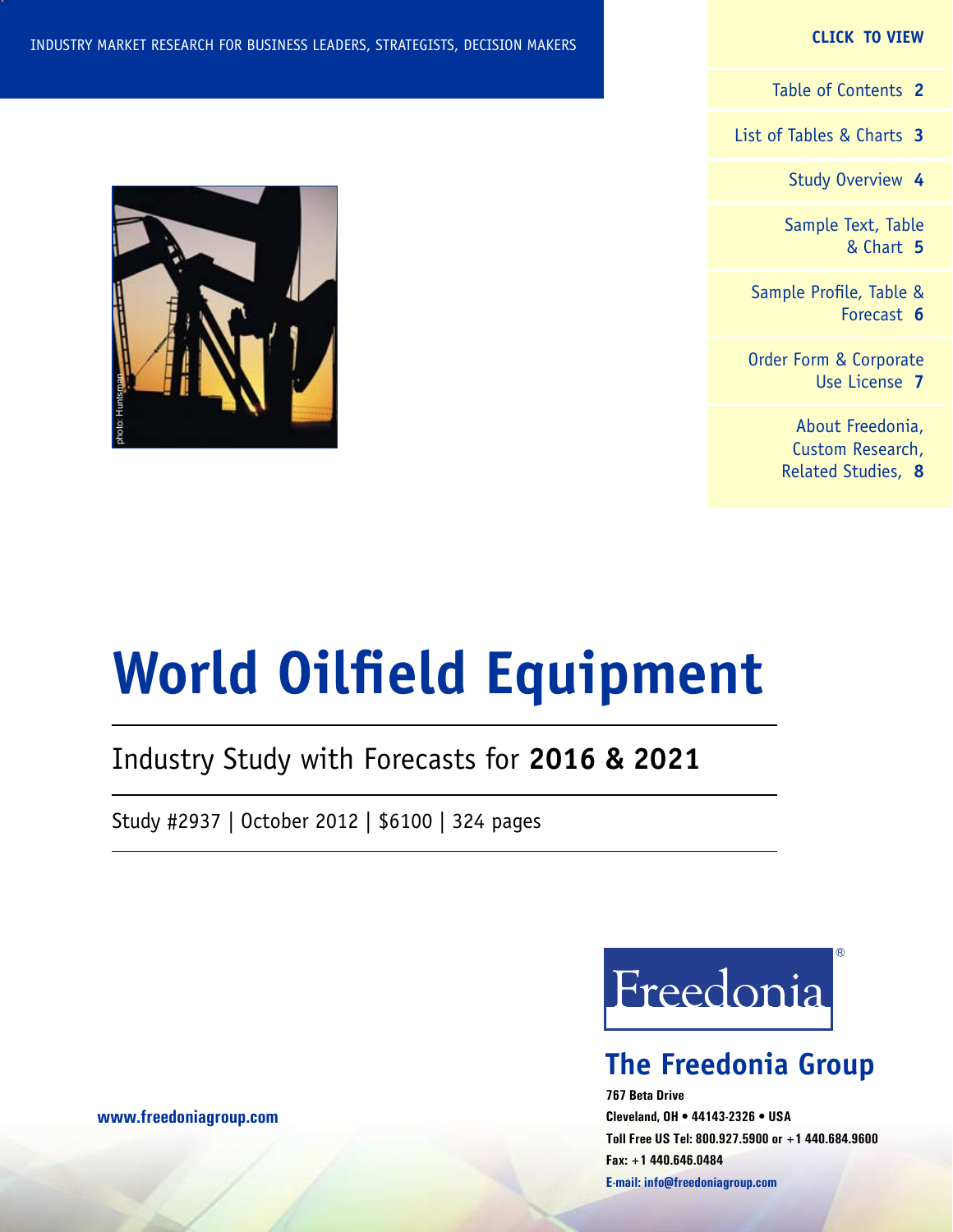#### <span id="page-1-0"></span>Study #2937 October 2012 \$6100 324 Pages

# **World Oilfield Equipment**

Industry Study with Forecasts for *2016 & 2021*

# **Table of Contents**

## Executive Summary

## Market EnvironmenT

| World Economic Overview  5          |  |
|-------------------------------------|--|
| Recent Historical Trends  6         |  |
| World Economic Outlook  8           |  |
| World Demographic Overview 12       |  |
| World Manufacturing Outlook 14      |  |
| World Oil & Gas Outlook16           |  |
| World Petroleum Outlook18           |  |
| Reserves & Exploration 19           |  |
|                                     |  |
|                                     |  |
| World Natural Gas Outlook 26        |  |
| Reserves & Exploration 27           |  |
|                                     |  |
|                                     |  |
| Oilfield Services Overview35        |  |
| Oilfield Equipment Pricing Trends37 |  |
| Environmental & Regulatory Issues37 |  |

## **OVERVIEW**

| Field Production Machinery 50          |  |
|----------------------------------------|--|
|                                        |  |
| Other Machinery & Equipment53          |  |
| World Oilfield Equipment Production 55 |  |
|                                        |  |

## NORTH AMERICA

## CENTRAL & SOUTH AMERICA

| Other Central & South America  101 |  |
|------------------------------------|--|

## EUROPE

|--|--|

## AFRICA/MIDEAST

| United Arab Emirates 171  |  |
|---------------------------|--|
| 0ther Africa/Mideast  175 |  |
|                           |  |

## ASIA/PACIFIC

## INDUSTRY STRUCTURE

| Industry Composition  219                |  |
|------------------------------------------|--|
|                                          |  |
| Product Development & Manufacturing  225 |  |
| Marketing & Distribution  228            |  |
| Financial Requirements  229              |  |
| Cooperative Agreements 231               |  |
| Mergers & Acquisitions 233               |  |

## Company Profiles

| Cameron International  249 |  |
|----------------------------|--|
|                            |  |
|                            |  |
|                            |  |
| Flowserve Corporation 263  |  |
|                            |  |
|                            |  |

| Halliburton Company  272                    |  |
|---------------------------------------------|--|
|                                             |  |
|                                             |  |
|                                             |  |
|                                             |  |
| National Oilwell Varco 286                  |  |
|                                             |  |
|                                             |  |
| Schlumberger Limited  297                   |  |
| Schoeller-Bleckmann Oilfield Equipment  303 |  |
|                                             |  |
|                                             |  |
|                                             |  |
|                                             |  |
|                                             |  |
| Weatherford International  320              |  |
|                                             |  |

# **List of Tables/Charts**

## Executive Summary

|--|--|--|--|

## Market EnvironmenT

| 1 World Gross Domestic Product by Region12 |
|--------------------------------------------|
| 2 World Population by Region 14            |
| 3 World Manufacturing Value                |
|                                            |
| 4 World Oil & Gas Output 18                |
| 5 World Petroleum Reserves                 |
| by Country, 2011 21                        |
| Cht World Petroleum Reserves               |
| by Region, 2011 22                         |
| 6 World Crude Oil Production by Region 24  |
| Cht Average Annual Spot Prices             |
| for Crude Oil, 2001-201126                 |
| 7 World Natural Gas Reserves               |
| by Country, 2011 29                        |
| Cht Proven Natural Gas Reserves            |
| by Region, 2011 30                         |
| 8 World Natural Gas Production by Region33 |
| Cht Average Annual Spot Prices for         |
| Natural Gas, 2001-2011 35                  |
| 9 World Oilfield Services Indicators36     |
|                                            |

## **OVERVIEW**

| Cht Oilfield Equipment Demand/Crude Oil |  |
|-----------------------------------------|--|
| Production Relationship, 201144         |  |
| 1 World Oilfield Equipment              |  |
| Demand by Region 45                     |  |
|                                         |  |

(continued on following page)

# **Page 2 [Order now, click here!](#page-6-0)**

# Freedonia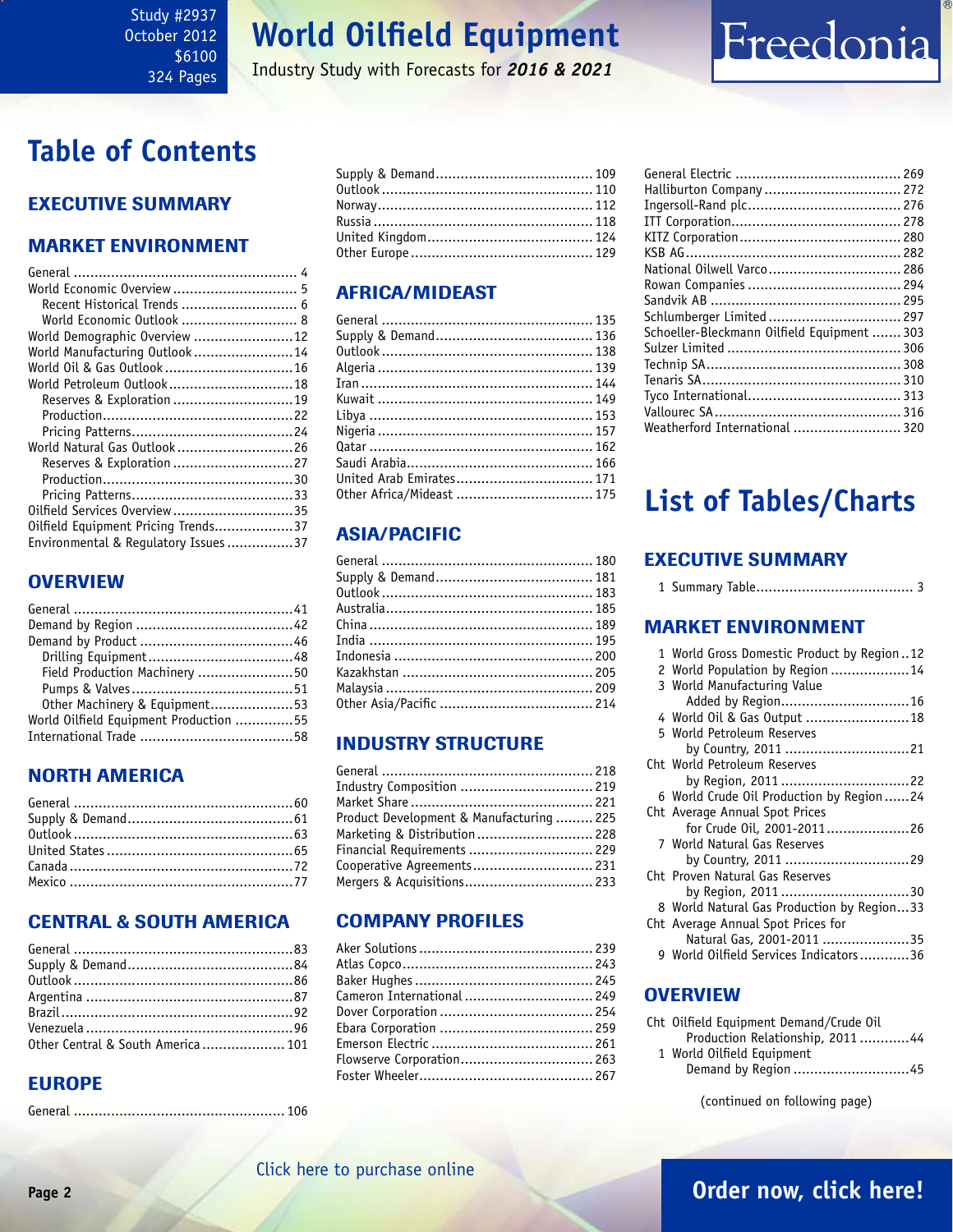<span id="page-2-0"></span>Study #2937 October 2012 \$6100 324 Pages

# **World Oilfield Equipment**

Industry Study with Forecasts for *2016 & 2021*

# Freedonia

# **List of Tables/Charts**

(continued from opposite page)

| Cht World Oilfield Equipment Demand        |
|--------------------------------------------|
|                                            |
| 2 World Oilfield Equipment                 |
| Demand by Product 47                       |
| Cht World Oilfield Equipment Demand        |
|                                            |
| 3 World Drilling Equipment                 |
| Demand by Region 50                        |
| 4 World Field Production Machinery         |
| Demand by Region 51                        |
| 5 World Pumps & Valves Demand by Region.53 |
| 6 World Other Machinery & Equipment        |
| Demand by Region 55                        |
| 7 World Oilfield Equipment                 |
| Production by Region 57                    |
| Cht World Oilfield Equipment Production    |
| by Region, 2011 57                         |
| 8 World Oilfield Equipment                 |
|                                            |
| Net Exports by Region 59                   |
|                                            |

## NORTH AMERICA

| 1 North America: Oilfield Equipment |
|-------------------------------------|
|                                     |
| 2 North America: Oilfield Equipment |
| Demand by Product  64               |
| 3 United States: Oilfield Equipment |
|                                     |
| 4 United States: Oilfield Equipment |
|                                     |
| 5 Canada: Oilfield Equipment        |
|                                     |
| 6 Canada: Oilfield Equipment        |
| Demand by Product 77                |
| 7 Mexico: Oilfield Equipment        |
|                                     |
| 8 Mexico: Oilfield Equipment        |
| Demand by Product 82                |
|                                     |

### CENTRAL & SOUTH AMERICA

| 1 Central & South America: Oilfield<br>Equipment Supply & Demand 85 |
|---------------------------------------------------------------------|
| 2 Central & South America: Oilfield                                 |
| Equipment Demand by Product87                                       |
| 3 Argentina: Oilfield Equipment                                     |
| Supply & Demand90                                                   |
| 4 Argentina: Oilfield Equipment                                     |
| Demand by Product 91                                                |
| 5 Brazil: Oilfield Equipment                                        |
|                                                                     |
| 6 Brazil: Oilfield Equipment                                        |
| Demand by Product 96                                                |
| 7 Venezuela: Oilfield Equipment                                     |
|                                                                     |
| 8 Venezuela: Oilfield Equipment                                     |
| Demand by Product  101                                              |

- 9 Other Central & South America: Oilfield Equipment Supply & Demand ............ 104 10 Other Central & South America: Oilfield
- Equipment Demand by Product.......... 105

## EUROPE

| 1 Europe: Oilfield Equipment         |  |  |  |
|--------------------------------------|--|--|--|
| Supply & Demand 110                  |  |  |  |
| 2 Europe: Oilfield Equipment         |  |  |  |
| Demand by Product  112               |  |  |  |
| 3 Norway: Oilfield Equipment         |  |  |  |
| Supply & Demand 116                  |  |  |  |
| 4 Norway: Oilfield Equipment         |  |  |  |
| Demand by Product  118               |  |  |  |
| 5 Russia: Oilfield Equipment         |  |  |  |
| Supply & Demand 121                  |  |  |  |
| 6 Russia: Oilfield Equipment         |  |  |  |
| Demand by Product  124               |  |  |  |
| 7 United Kingdom: Oilfield Equipment |  |  |  |
| Supply & Demand 127                  |  |  |  |
| 8 United Kingdom: Oilfield Equipment |  |  |  |
| Demand by Product  129               |  |  |  |
| 9 Other Europe: Oilfield Equipment   |  |  |  |
| Supply & Demand 132                  |  |  |  |
| 10 Other Europe: Oilfield Equipment  |  |  |  |
| Demand by Product  134               |  |  |  |

### AFRICA/MIDEAST

|  | 1 Africa/Mideast: Oilfield Equipment                |
|--|-----------------------------------------------------|
|  | Supply & Demand 137                                 |
|  | 2 Africa/Mideast: Oilfield Equipment                |
|  | Demand by Product  139                              |
|  | 3 Algeria: Oilfield Equipment                       |
|  | Supply & Demand 142                                 |
|  | 4 Algeria: Oilfield Equipment                       |
|  | Demand by Product  144                              |
|  | 5 Iran: Oilfield Equipment                          |
|  | Supply & Demand 147                                 |
|  | 6 Iran: Oilfield Equipment                          |
|  | Demand by Product  149                              |
|  | 7 Kuwait: Oilfield Equipment                        |
|  | Supply & Demand 151                                 |
|  | 8 Kuwait: Oilfield Equipment                        |
|  | Demand by Product  153                              |
|  | 9 Libya: Oilfield Equipment                         |
|  | Supply & Demand 155<br>10 Libya: Oilfield Equipment |
|  | Demand by Product  157                              |
|  | 11 Nigeria: Oilfield Equipment                      |
|  | Supply & Demand 160                                 |
|  | 12 Nigeria: Oilfield Equipment                      |
|  | Demand by Product  161                              |
|  | 13 Qatar: Oilfield Equipment                        |
|  | Supply & Demand 164                                 |
|  | 14 Qatar: Oilfield Equipment                        |
|  | Demand by Product  166                              |
|  |                                                     |

| 15 Saudi Arabia: Oilfield Equipment |
|-------------------------------------|
| Supply & Demand 169                 |
| 16 Saudi Arabia: Oilfield Equipment |
| Demand by Product  171              |
| 17 United Arab Emirates: Oilfield   |
| Equipment Supply & Demand  173      |
| 18 United Arab Emirates: Oilfield   |
| Equipment Demand by Product 175     |
| 19 Other Africa/Mideast: Oilfield   |
| Equipment Supply & Demand  178      |
| 20 Other Africa/Mideast: Oilfield   |
| Equipment Demand by Product 179     |

### ASIA/PACIFIC

| 1 Asia/Pacific: Oilfield Equipment        |
|-------------------------------------------|
| Supply & Demand 183                       |
| 2 Asia/Pacific: Oilfield Equipment        |
| Demand by Product  184                    |
| 3 Australia: Oilfield Equipment           |
| Supply & Demand 187                       |
| 4 Australia: Oilfield Equipment           |
| Demand by Product  188                    |
| 5 China: Oilfield Equipment               |
| Supply & Demand 193                       |
| 6 China: Oilfield Equipment               |
| Demand by Product  195                    |
| 7 India: Oilfield Equipment               |
| Supply & Demand 198                       |
| 8 India: Oilfield Equipment               |
| Demand by Product  200                    |
| 9 Indonesia: Oilfield Equipment           |
| Supply & Demand 203                       |
| 10 Indonesia: Oilfield Equipment          |
| Demand by Product  204                    |
| 11 Kazakhstan: Oilfield Equipment         |
| Supply & Demand 207                       |
| 12 Kazakhstan: Oilfield Equipment         |
| Demand by Product  209                    |
| 13 Malaysia: Oilfield Equipment           |
| Supply & Demand 212                       |
| 14 Malaysia: Oilfield Equipment           |
| Demand by Product  213                    |
| 15 Other Asia/Pacific: Oilfield Equipment |
| Supply & Demand 216                       |
| 16 Other Asia/Pacific: Oilfield Equipment |
| Demand by Product  217                    |

#### INDUSTRY STRUCTURE

|                                           | 1 World Oilfield Equipment                 |  |  |
|-------------------------------------------|--------------------------------------------|--|--|
|                                           | Sales by Company, 2011 220                 |  |  |
| Cht World Oilfield Equipment Market Share |                                            |  |  |
|                                           | by Company, 2011 221                       |  |  |
|                                           | 2 Selected Cooperative Agreements 232      |  |  |
|                                           | 3 Selected Acquisitions & Divestitures 235 |  |  |

## **Page 3 [Order now, click here!](#page-6-0)**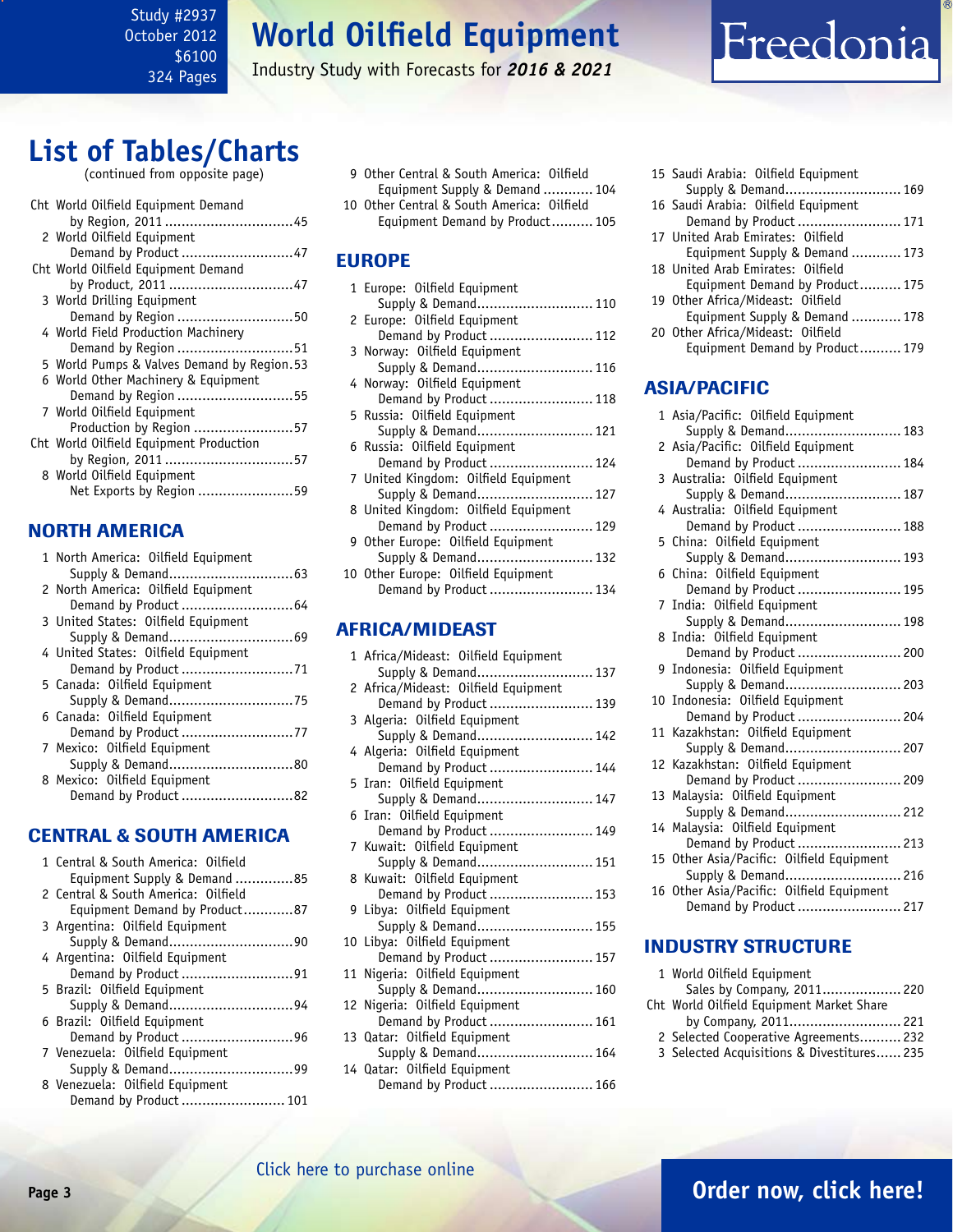# **World Oilfield Equipment**

<span id="page-3-0"></span>Study #2937 October 2012 \$6100 324 Pages

## Industry Study with Forecasts for *2016 & 2021*

# Freedonia

*Gains will be fueled by rising oil and gas production as the world economy rebounds, especially in developing regions where improving infrastructure will contribute to more drilling activity.* 

## **World demand to rise 3.8% annually through 2016**

Global demand for oilfield equipment is forecast to rise 3.8 percent per year through 2016 to over \$109 billion. Gains will be fueled by a substantial increase in oil and gas production as the world economy rebounds from the general economic weakness triggered by the 2009 global recession. Growth in oil and gas investment is expected to be especially strong in developing regions, where improving infrastructure will contribute to more drilling activity. The discovery of new reserves and the depletion of existing ones have led to new extraction techniques and increased complexity of drilling, raising the costs of production. Going forward, technological advancements leading to improved drilling efficiency will serve to limit costs somewhat, but the necessity of developing new techniques to capitalize on unconventional reserves, particularly shale oil and oil sands, will continue to boost spending.

## **Brazil, China among fastest growing national markets**

Through 2016, most of the faster growth in oilfield equipment demand will occur in a variety of developing countries, while gains in developed markets will tend to be more moderate. China, which dominates demand in the Asia/Pacific region, will experience steady growth as its energy consumption continues to rise. Russia, the world's largest energy producer, will see oilfield equipment



demand grow at a below average pace, but this will represent a substantial improvement on a weak 2006-2011 performance. Growth in demand for oilfield equipment will be especially rapid in Brazil, which is expected to see a major boom in oil and gas production as a number of recent large discoveries are developed to productivity.

The oilfield equipment market will be weaker in developed regions, although North America and Europe are still expected to see moderate gains. Demand for oilfield equipment in the US will rise at about the world average as the production of shale gas continues to expand while crude oil output in the country posts modest but steady growth

following decades of decline. In the UK, demand for oilfield equipment is expected to be held back by declining oilfield output, continuing the trend of the past decade. Weak demand growth will not be limited to wealthier nations, however, and Argentina, Mexico, and Venezuela will all be among the world's more sluggish markets. Of these countries, Argentina and Mexico have suffered from diminishing oil and gas output, and the future output trend in both countries will be flat at best. Prospects for future growth are better in Venezuela, which has recently been the site of massive reserves discoveries, but developing these reserves looks to be more of a long term project.

Copyright 2012 The Freedonia Group, Inc.

## **Page 4 [Order now, click here!](#page-6-0)**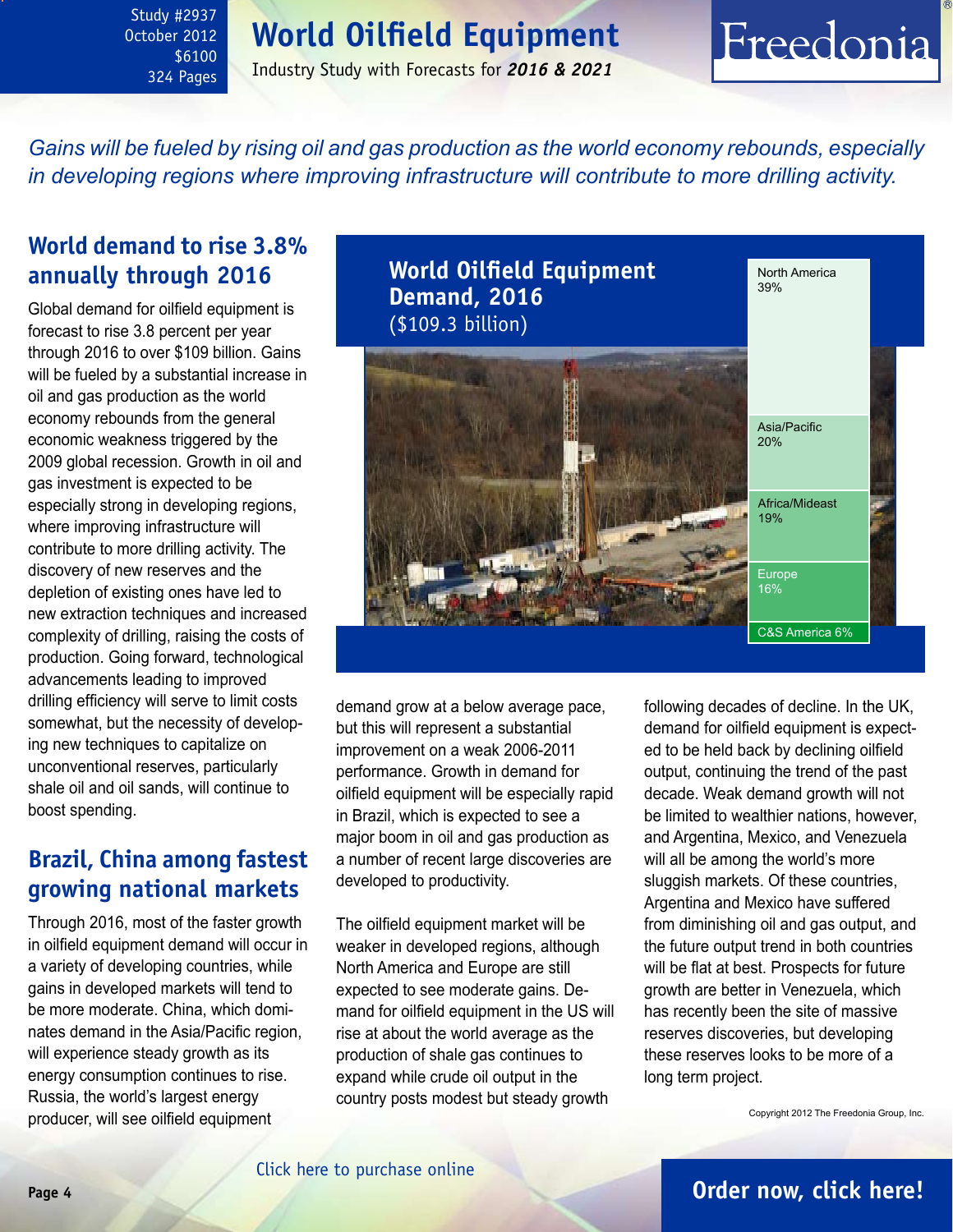# **World Oilfield Equipment**

l

Industry Study with Forecasts for *2016 & 2021*

# **Sample Text, Table & Chart**

<span id="page-4-0"></span>Study #2937 October 2012

> \$6100 324 Pages

# **TABLE VIII-5**

Freedonia

#### **CHINA: OILFIELD EQUIPMENT SUPPLY & DEMAND (million dollars)**

Item 2001 2006 2011 2016 2021

#### **asia/pacific China: Outlook** The Chinese oilfield equipment market is forecast to exjulion in 2016. China's oil production in 2016. dest growth through  $2016$ , but demand the pool and for upported by continued expansion a natural gas output. Offshore dr sive deepwater rigs and fixed cutt dvanced downhole tools. in China is expected to increase cubic feet. Historically, natural gas has had a limited role in China's energy mix (only about five percent currently), but environmental concerns and the rapidly growing demand for electricity have substantially boosted demand, and will continue to do so. The government is aiming to bring natural gas up to ten percent of total energy consumption by 2020. China has embarked on numerous infrastructure expansion programs to enable increased natural gas production, most of which involve constructing pipelines from the western and northern producing areas to eastern cities. The East China Sea is also expected to gain importance as a gas producing region through the Chunxiao field in the Xihu Trough. Despite these production increases, China will become increasingly dependent on imported natural gas, as expanding domestic demand is expected to outpace gains in production. Coalbed methane (CBM) production holds particularly pects in China since the country has the third highest reserve the world behind the US and Russia, and the third largest known of coalbed methane behind Russia and Canada. China's Nat opment and Reform Commission intends to boost CBM outp its Twelfth Five-Year Plan, with the aim of tripling 2010 out New technology transfer to China through a number of joint with US and other Western producers in developing CBM fields  $193$  Copyright 2012 **sample text** Population (million persons) \$ GDP/capita Gross Domestic Product (bil 2010\$)  $000$  Btus/ $$$  GDP Oil  $& Gas Output (quad But)$ \$ equipment/bil Btus Oilfield Equipment Demand net exports Oilfield Equipment Shipments **sample table CHART VIII-1 WORLD OILFIELD EQUIPMENT MARKET SHARE BY COMPANY (\$90.6 billion, 2011)** M a rke t **CHART** O th e rs 5 2 .1 % **3.6% 3.9% 6.6% 6.8% 7.8% 8.7% 10.6% sample**

#### [Click here to purchase online](http://www.freedoniagroup.com/DocumentDetails.aspx?Referrerid=FM-Bro&StudyID=2937)

## **Page 5 [Order now, click here!](#page-6-0)**

**Aker So lu t io n s C am ero n In t l B aker H u g h es H allib u rt o n W eath erfo rd In t l Sch lu m b erg er**

**N at l O ilwell Varco**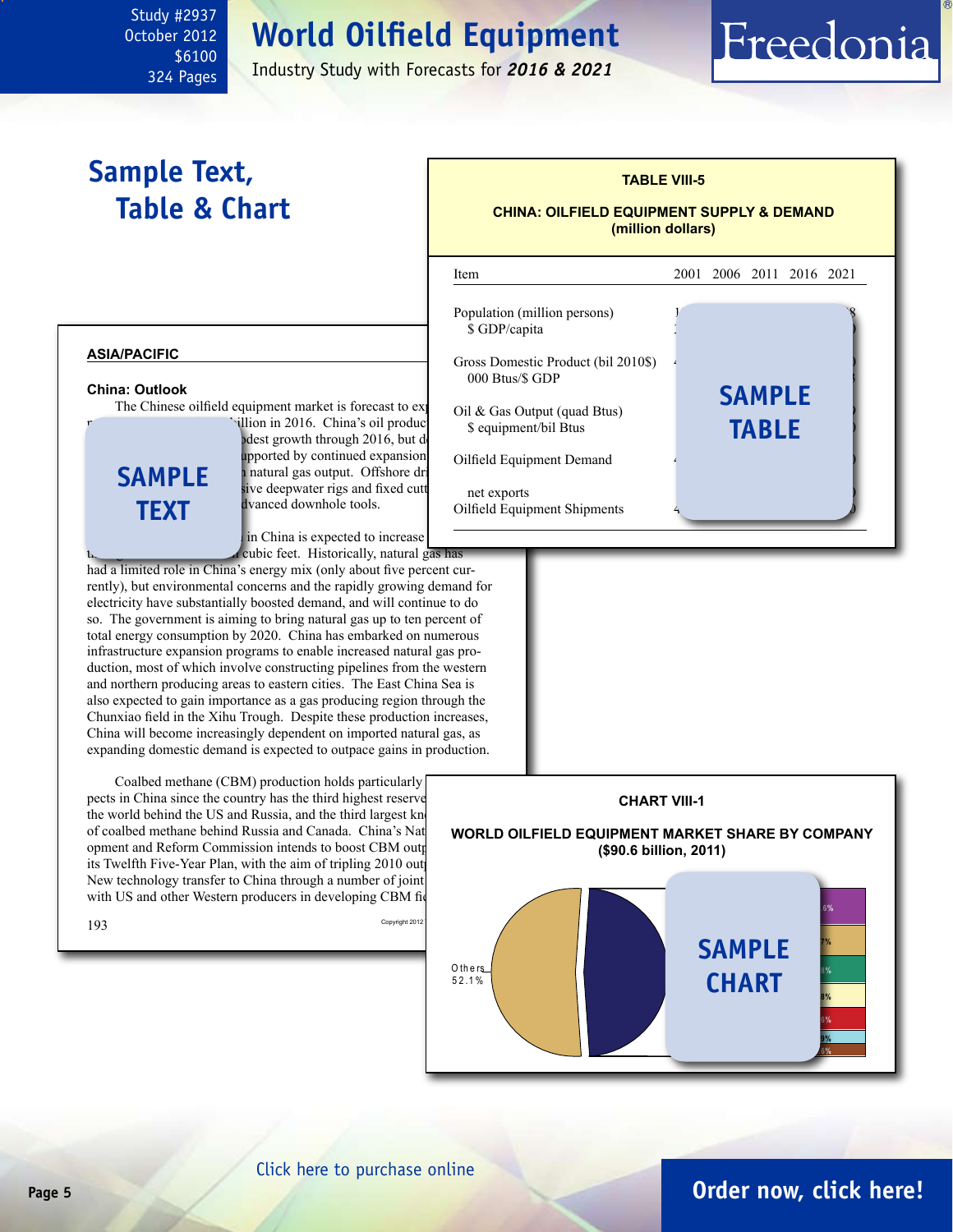# **World Oilfield Equipment**

Industry Study with Forecasts for *2016 & 2021*

# **Sample Profile, Table & Forecast**

<span id="page-5-0"></span>Study #2937 October 2012

> \$6100 324 Pages



Key Products: pumps

Ireland 353-187  $http://wv$ 

Revenue<br>Geograp

tries 41% Employi

 Ingersoll-Rand plc is a multinational manufacturer of non-electric industrial equipment and components. The Company operates in four segments: Climate Solutions, Residential Solutions, Industrial Technologies, and Security Technologies.

 The Company participates in the world oilfield equipment industry through the Industrial Technologies segment, which generated revenues of \$2.9 billion in 2011. Via this segment, Ingersoll-Rand manufactures a range of products, including pumps and other equipment and components for fluid handling applications in such industries as oil and gas. These pumps, which are marketed under the ARO brand name, are available in diaphragm and piston types. The Company's diaphragm pumps are made in specialty, compact, process-grade, and industrialgrade varieties. For example, specialty diaphragm pumps include flap valve, powder transfer, high-pressure, sanitary transfer, natural gas operated, centrifugal dewatering, fuel, and drum models. Ingersoll-Rand manufactures piston pumps in pneumatic- and hydraulic-driven types.

 $276$  Copyright 2012 The Freedonia Group, Inc.

of shale gas are estimated at over a quadrillion cubic feet. Although there is currently no commercial production of shale gas, the Ministry of Land Resources has set goals for the country to produce over two trillion cubic feet per year by 2020. China held its first licensing round for shale gas in 2011, awarding four blocks in the Sichuan Basin to domestic producers. The Chinese government is holding a second round of licensing in fall 2012, comprising 20 blocks in eight regions." --Section VIII, pg. 194-5

Freedonia

## **Page 6 [Order now, click here!](#page-6-0)**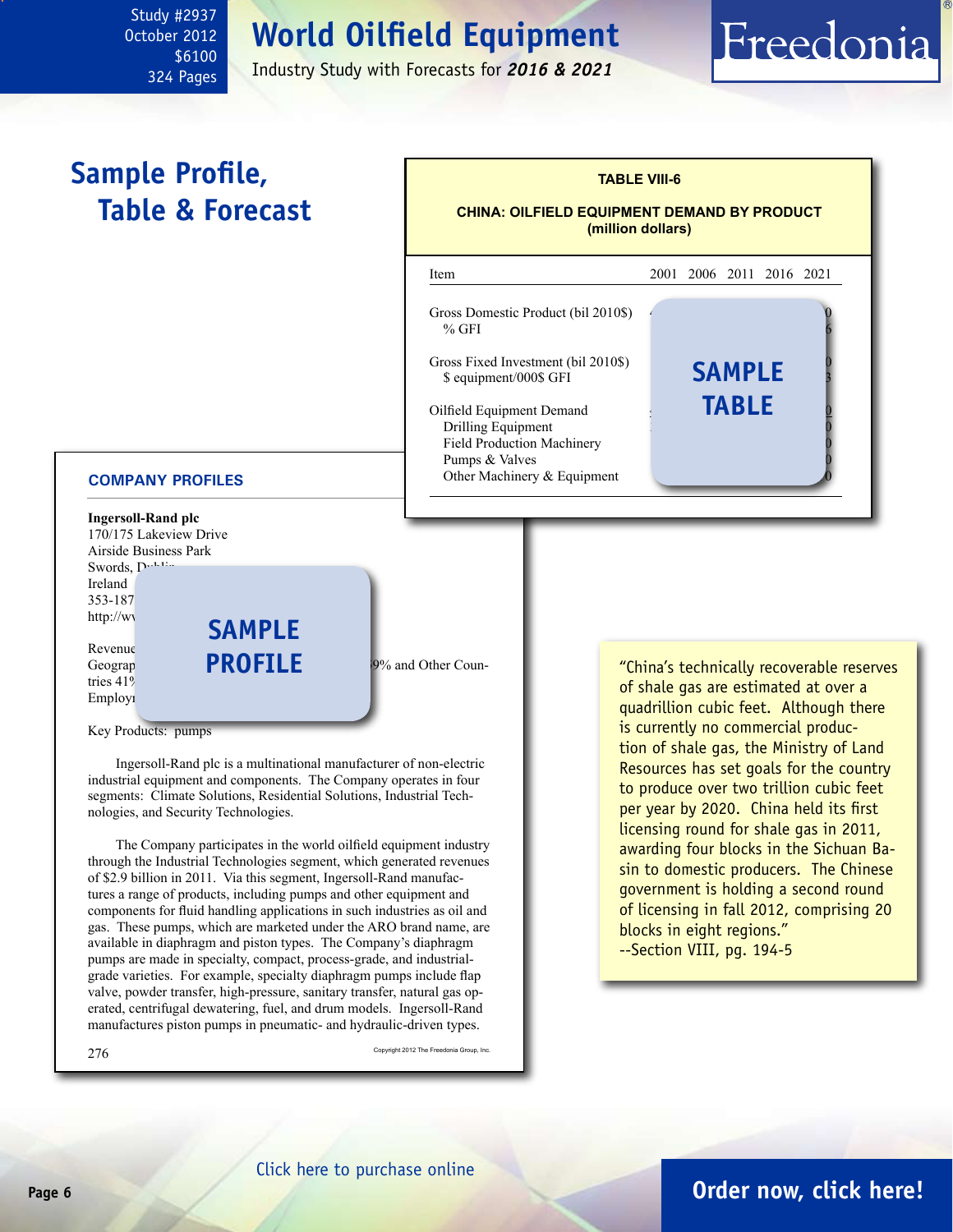# <span id="page-6-0"></span>**ORDER INFORMATION**

**Five Convenient Ways to Order**

INDUSTRY MARKET RESEARCH FOR BUSINESS LEADERS, STRATEGISTS, DECISION MAKERS

# Freedonia

**ONLINE: [www.freedoniagroup.com](http://www.freedoniagroup.com/DocumentDetails.aspx?Referrerid=FM-Bro&StudyID=2937)**

**MAIL: Print out and complete the order form and send to The Freedonia Group (see address at the bottom of this form)**

**PHONE: Call toll free, 800.927.5900 (US) or +1 440.684.9600**

**FAX: +1 440.646.0484 (US)**

**EMAIL: [info@freedoniagroup.com](mailto:info@freedoniagroup.com)**

#### **Free Handling & Shipping**

**There is NO charge for handling or UPS shipping in the US. Expect delivery in 3 to 5 business days. Outside the US, Freedonia provides free airmail service. Express delivery is available at cost.**

#### **Orders Outside of the US**

**Checks must be made payable in US funds, drawn against a US bank and mailed directly to The Freedonia Group. For wire transfers please contact our customer service department at info@ freedoniagroup.com. Credit cards accepted.**

#### **Credit Card Orders**

**For convenience, Freedonia accepts American Express, MasterCard or Visa. Credit card purchases must include account number, expiration date and authorized signature.**

#### **Save 15%**

**If you order three (3) different titles at the same time, you can receive a 15% discount. If your order is accompanied by a check or wire transfer, you may take a 5% cash discount (discounts do not apply to Corporate Use Licenses).**

#### **Corporate Use License**

**Now every decision maker in your organization can act on the key intelligence found in all Freedonia studies. For an additional \$2600, companies receive unlimited use of an electronic version (PDF) of the study. Place it on your intranet, e-mail it to coworkers around the world, or print it as many times as you like,** 

### [Click here to learn more about](http://www.freedoniagroup.com/pdf/FreedoniaCULBro.pdf)  [the Corporate Use License](http://www.freedoniagroup.com/pdf/FreedoniaCULBro.pdf)

| <b>ORDER FORM</b><br><b>F-WEB.</b> 2937                                                                                                               |                                                                                                                                                                                                                                     |
|-------------------------------------------------------------------------------------------------------------------------------------------------------|-------------------------------------------------------------------------------------------------------------------------------------------------------------------------------------------------------------------------------------|
|                                                                                                                                                       |                                                                                                                                                                                                                                     |
|                                                                                                                                                       |                                                                                                                                                                                                                                     |
| $+$ \$2600<br>Corporate Use License (add to study price) *                                                                                            |                                                                                                                                                                                                                                     |
| Additional Print Copies @ \$600 each *                                                                                                                |                                                                                                                                                                                                                                     |
| Total (including selected option) \$____________                                                                                                      |                                                                                                                                                                                                                                     |
| □ Enclosed is my check (5% discount) drawn on a US bank and payable to<br>The Freedonia Group, Inc., in US funds (Ohio residents add 7.75% sales tax) | Street  Mo PO Box please)                                                                                                                                                                                                           |
|                                                                                                                                                       |                                                                                                                                                                                                                                     |
| □ Bill my company □ American Express □ MasterCard □ Visa                                                                                              |                                                                                                                                                                                                                                     |
| MМ<br>YY                                                                                                                                              | Country <u>example</u> and the control of the control of the control of the control of the control of the control of the control of the control of the control of the control of the control of the control of the control of the c |
| Credit Card #<br><b>Expiration Date</b>                                                                                                               | $\mathsf{Fax}$ . The contract of the contract of the contract of the contract of the contract of the contract of the contract of the contract of the contract of the contract of the contract of the contract of the contract of t  |
|                                                                                                                                                       |                                                                                                                                                                                                                                     |

**\* Please check appropriate option and sign below to order an electronic version of the study.**

#### **Corporate Use License Agreement**

**The above captioned study may be stored on the company's intranet or shared directory, available to company employees. Copies of the study may be made, but the undersigned represents that distribution of the study will be limited to employees of the company.**

#### **Individual Use License Agreement**

**The undersigned hereby represents that the above captioned study will be used by only \_\_\_ individual(s) who are employees of the company and that the study will not be loaded on a network for multiple users. In the event that usage of the study changes, the Company will promptly notify Freedonia of such change and will pay to Freedonia the appropriate fee based on Freedonia's standard fee schedule then in effect. Note: Entire company corporate use license, add \$2600; one additional user, add \$600; two additional users, add \$1200; three additional users, add \$1800.**

**Signature Signature**

**The Freedonia Group, Inc. 767 Beta Drive • Cleveland, OH • 44143-2326 • USA • [Web site: www.freedoniagroup.com](http://www.freedoniagroup.com/Home.aspx?ReferrerId=FM-Bro) Tel US: 800.927.5900 or +1 440.684.9600 • Fax: +1 440.646.0484 • [e-mail: info@freedoniagroup.com](mailto:info@freedoniagroup.com)**